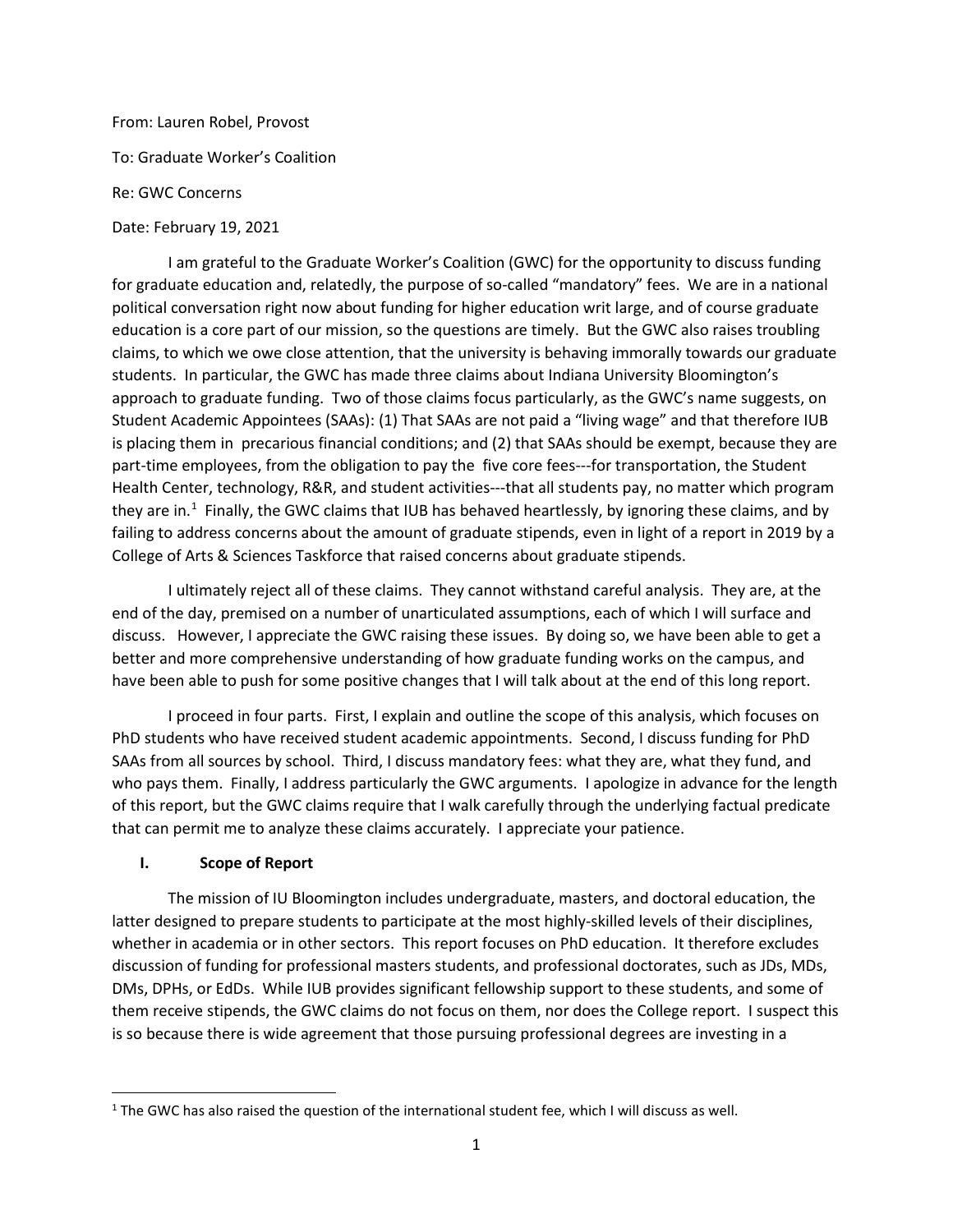professional credential that will return lifetime dividends. According to the Council of Graduate Schools, the decision to seek advanced degrees is indeed a wise economic investment:

[T]here i[s strong evidence](https://grad.msu.edu/phdcareers/career-support/phdsalaries) that advanced education levels continue to be associated with higher salaries. A study by the Georgetown Center on Education and the Workforce showed that across the fields examined, individuals with a graduate degree earned an average of 38.3% more than those with a bachelor's degree in the same field. The expected lifetime earnings for someone without a high school degree is \$973,000; with a high school diploma, \$1.3 million; with a bachelor's degree, \$2.3 million; with a master's degree, \$2.7 million; and with a doctoral degree (excluding professional degrees), \$3.3 million. Other data indicate that the overall unemployment rate for individuals who hold graduate degrees is far lower than for those who hold just an undergraduate degree."<sup>[2](#page-1-0)</sup>

The federal Bureau of Labor Statistics<sup>[3](#page-1-1)</sup> makes similar points, as the chart below illustrates:



Unemployment rates and earnings by educational attainment, 2019 Unemployment rate (%) Median usual weekly earnings (\$)

Note: Data are for persons age 25 and over. Earnings are for full-time wage and salary workers. Source: U.S. Bureau of Labor Statistics, Current Population Survey.

Careful readers will notice that both of these sources suggest that PhD students are not exempt from these earnings and employment dividends. Faculty believe that PhD students do, however, have different claims for support from the university than professional students, because those pursuing PhDs include both students heading to the private sector or government and those who will take the

<span id="page-1-0"></span><sup>&</sup>lt;sup>2</sup> Council of Graduate Schools and Educational Testing Service. (2012). Pathways Through Graduate [School and Into Careers.](http://pathwaysreport.org/rsc/pdf/19089_PathwaysRept_Links.pdf) Report from the Commission on Pathways Through Graduate School and Into Careers. Princeton, NJ: Educational Testing Service.

<span id="page-1-1"></span><sup>3</sup> <https://www.bls.gov/emp/chart-unemployment-earnings-education.htm>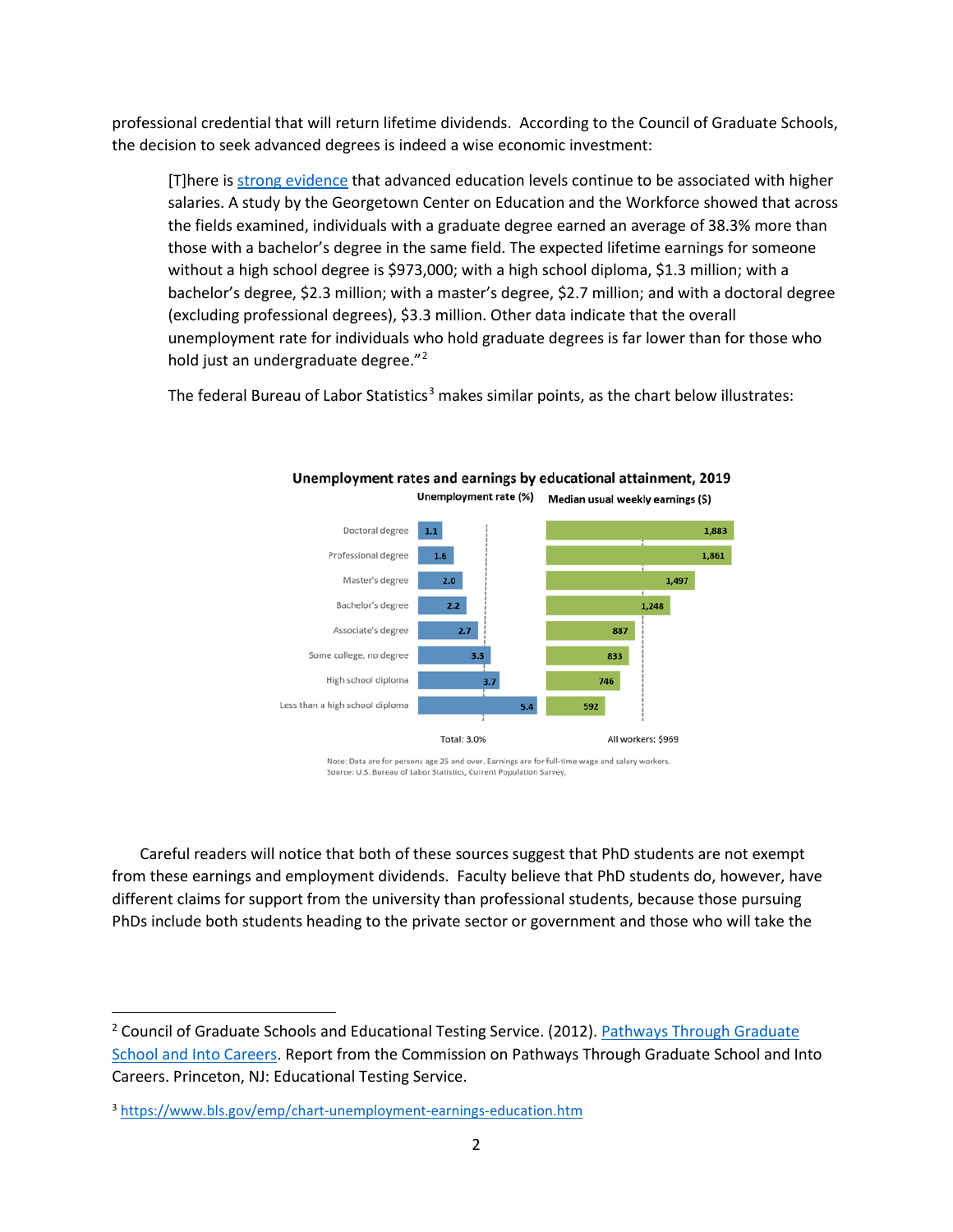place of current faculty in academia.<sup>[4](#page-2-0)</sup> High-research institutions like IU Bloomington share a commitment to be strong partners in providing support for our PhD students. This paper focuses on those students, and how they are funded.

## **II. Funding for PhD SAAs**

In order to meet our mission, all schools provide support for Ph.D students, often through the appointment of these students as research or teaching assistants. The following is intended to answer questions about the sources and levels of support provided to those PhD students at Indiana University-- -Bloomington who have student academic appointments.

## • **What are Ph.D SAAs?**

Student Academic Appointees (SAAs) are Ph.D students who are appointed to, *at most*, halftime (.5 FTE) employment requiring 15-20 hours of work each week. Not all Ph.D SAAs are halftime; some are appointed to .375 FTE. SAAs are full-time students who receive SAA appointments to support them in their degree programs. The work they do as SAAs does benefit the university. But is also benefits the SAAs by facilitating their training as researchers and teachers by giving them opportunities to teach, or to support the teaching and research of experienced faculty members as they learn their professions from them. In order to ensure they make progress toward their degrees, they are therefore restricted by policy, with very limited exceptions, to working at most half time.<sup>[5](#page-2-1)</sup> SAA appointments are typically for the two 16-week semesters of the academic year at half-time, that is, 15-20 hours/week.

# • **How does IU Bloomington contribute to SAA support during the academic year?**

During the academic year, SAAs on the Bloomington campus receive the following support, worth on average **\$51,775**:

- a monetary stipend for serving half-time as a graduate assistant, teaching assistant, or research assistant;
- additional monetary support from graduate fellowships and other departmental or grant funds;
- a tuition remission and remission of some program-specific fees; and
- health and dental insurance.

<span id="page-2-0"></span><sup>&</sup>lt;sup>4</sup> The number of PhD students who will go into academia, as opposed to industry or business, is a matter of debate. See, for instance, Katie Langin, ["In a first, U.S. private sector employs nearly as many Ph.D.s as schools do,"](https://www.sciencemag.org/careers/2019/03/first-us-private-sector-employs-nearly-many-phds-schools-do) *Science* (March 12, 2019);

<span id="page-2-1"></span><sup>5</sup> There are exceptional cases where SAAs appointments may exceed .5, but such an appointment must be approved by the student's advisor to ensure it will not affect progress towards degree.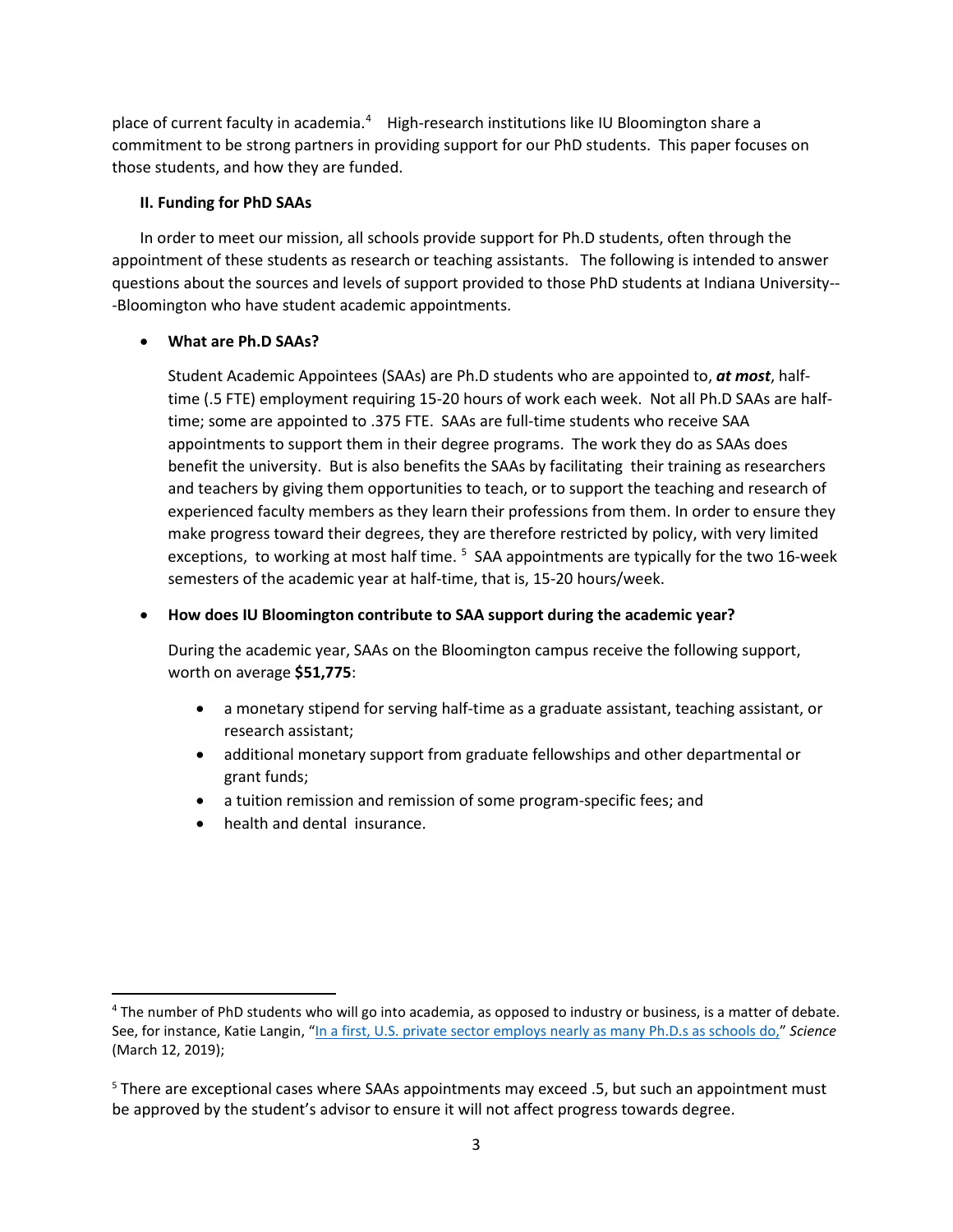The following chart shows the academic year support for Ph.D-intended SAAs in the academic units during FY2020:<sup>[6](#page-3-0)</sup>

|                                                                        | Number of<br><b>PhD SAAs</b> | Average<br>Compensation<br>(Stipend + | Average<br>Tuition<br>Remission | Average<br>Health<br>Insurance | Average<br>Total<br>Package |
|------------------------------------------------------------------------|------------------------------|---------------------------------------|---------------------------------|--------------------------------|-----------------------------|
|                                                                        |                              | Fellowships)                          |                                 | Premium                        | Funding                     |
| College of Arts &<br>Sciences                                          | 1345                         | \$20,878                              | \$28,500                        | \$3,252                        | \$52,630                    |
| Arts &<br>$\bullet$<br>Humanities                                      | 346                          | \$18,327                              | \$23,605                        | \$3,252                        | \$45,184                    |
| Natural &<br>$\bullet$<br>Mathematical                                 | 678                          | \$22,900                              | \$29,182                        | \$3,252                        | \$55,334                    |
| Social &<br>$\bullet$<br>Historical                                    | 321                          | \$19,527                              | \$25,315                        | \$3,252                        | \$48,094                    |
| Hamilton Lugar<br>School of Global and<br><b>International Studies</b> | 40                           | \$22,456                              | \$19,250                        | \$3,252                        | \$44,958                    |
| The Media School                                                       | 38                           | \$18,508                              | \$19,250                        | \$3,252                        | \$41,010                    |
| <b>School of Education</b>                                             | 147                          | \$19,571                              | \$20,920                        | \$3,252                        | \$43,743                    |
| Kelley School of<br><b>Business</b>                                    | 60                           | \$25,908                              | \$34,900                        | \$3,252                        | \$64,060                    |
| Luddy School of<br>Informatics,<br>Computing and<br>Engineering        | 236                          | \$21,399                              | \$21,772                        | \$3,252                        | \$46,423                    |
| Jacobs School of<br>Music                                              | 40                           | \$17,120                              | \$31,266                        | \$3,252                        | \$51,638                    |
| O'Neill School of<br>Public and<br><b>Environmental Affairs</b>        | 52                           | \$19,929                              | \$21,939                        | \$3,252                        | \$45,120                    |
| <b>School of Medicine</b>                                              | 25                           | \$22,500                              | \$31,932                        | \$3,252                        | \$57,684                    |
| <b>School of Public</b><br>Health                                      | 74                           | \$19,262                              | \$19,669                        | \$3,252                        | \$42,183                    |
| <b>School of Optometry</b>                                             | 11                           | \$21,500                              | \$24,881                        | \$3,252                        | \$49,633                    |
| <b>IU Bloomington</b>                                                  | 2,082                        | \$21,175                              | \$27,348                        | \$3,252                        | \$51,775                    |

# • **Do SAAs receive any other support?**

Yes. Many PhD students receive additional summer stipends that support their research in addition to the academic-year support detailed above. SAAs and fellowship recipients (and household members) are also eligible for a variety of other benefits through IU HR, including the employee assistance program, **SupportLinc**, which provides counseling services and [Care@Work,](https://hr.iu.edu/benefits/care.html) which provides financial and logistical support for caregiving.

<span id="page-3-0"></span> <sup>6</sup> FY 20 covers the academic year Fall 2019 and Spring 2020.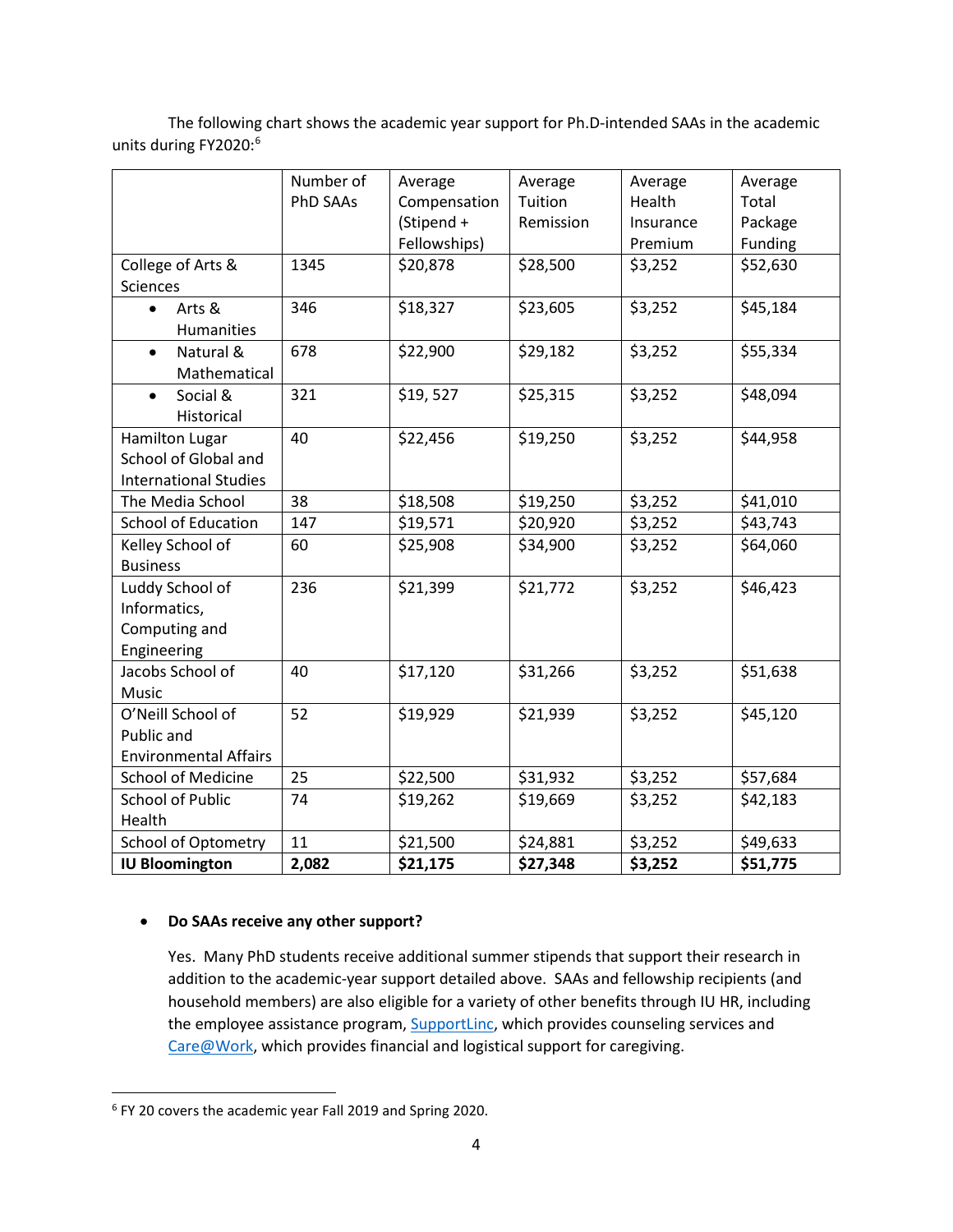## • **Is the support IU provides intended to cover all expenses for PhD SAAs?**

No. As noted above, while IU Bloomington provides substantial support to its students, worth on average over \$50,000 annually to each student, PhD education also confers a life-long benefit on the student. Students who have SAAs are part-time employees. This part-time status is necessary in order to ensure that they are able to complete their course work and their required research. The part-time limitations on student employment recognize that SAA appointments are not the reason students attend IUB. Rather, they attend IUB to complete degrees. As do other students, students pursuing doctoral education must rely on other sources of funding, such as educational loans, summer employment, and partner and family contributions, in addition to the funding supplied by IUB. In Section IV., I will discuss what this individual contribution would typically be using average compensation amounts from the table above.

### **III. Mandatory Fees**

While Indiana University is a public institution, state funding accounts for only 16% of the funding for our academic and student-support programs. Mandatory fees are those fees approved by the trustees to support common-pool services, and that are paid by all students, no matter what program they attend. These fees are the taxes our students pay for the common goods and infrastructure of the university.

## • **How Much Are Mandatory Fees?**

Mandatory fees include:

| <b>Fee</b>              | $<$ or equal to 3<br>credits | 3-6 credits | 6 or more credits |
|-------------------------|------------------------------|-------------|-------------------|
| <b>Student Activity</b> | 51.05                        | 109.72      | 109.72            |
| Technology              | 51.00                        | 102.09      | 202.02            |
| Repair and              | 50.00                        | 100.16      | 200.32            |
| Rehabilitation          |                              |             |                   |
| <b>Student Health</b>   | 0                            | 122.54      | 122.54            |
| Transportation          | 17.14                        | 34.29       | 68.57             |
| <b>Total Combined</b>   | 173.13                       | 486.80      | 703.19            |
| <b>Mandatory Fee</b>    |                              |             |                   |

[2020–2021 Combined Mandatory Fee Per Semester, By Enrollment](https://studentcentral.indiana.edu/pay-for-college/cost-of-iu/mandatory-fees.html)

• **Have fees been adjusted in light of restricted campus access during COVID?** Yes. Students taking a fully-online set of courses who are not living in Bloomington pay discounted mandatory fees. This discount recognizes that students are unable to physically

## • **What Do Each of these Fees Support?**

access transportation, health, and other services.

# 1. **Student Technology**

University Information Technology Services (UITS) uses student technology fees to support the services that it provides to students, such as the Student Technology Centers, instruction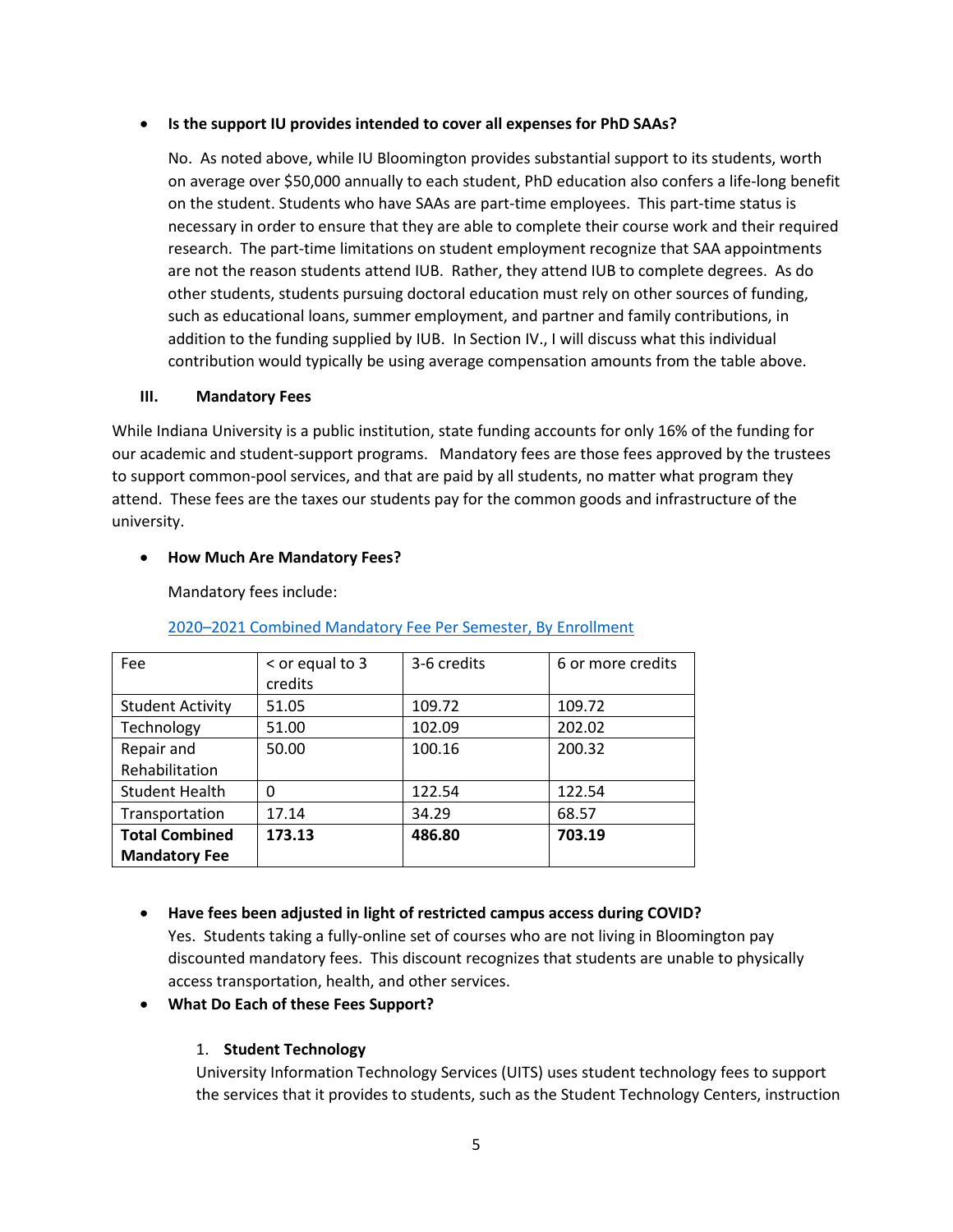and classroom technology, the Support Center, and specific technology needs within students' schools of study. UITS relies on the annual survey and other key inputs from students to identify which services to support with the fees. Items include (largest categories): Student Technology Center; Instruction & Collaborative Technology; IT Support Services; Research Technologies; IT Systems; Software & Administration; and IT Training

# 2. **Student Health Center (SHC)**

The Student Health Center provides student-centered health services and education on campus. The student health fee lowers the cost of these services for all students, including graduate students. SHC not only treats students with illness, but also helps educate students to empower them to live healthy lives across their lifetime. Our providers and staff bring expertise on college health to have a real impact on the lives of the population being served. Below are some of the highlights of funding uses:

- − One (1) intake or Counseling and Psychological Services (CAPS) Now session and two (2) free counseling sessions each semester.
- − One (1) free nutrition counseling session each semester.
- − Discounted medical services.
- − Access to counseling and psychiatric services available from our Sexual Assault Crisis Service (SACS).
- − CAPS workshops and support group sessions
- − Tobacco/vaping cessation services.
- − Outreach and educational programming for physical and mental well-being.
- − Discounted massage therapy.
- − Prescription delivery to residence halls.
- − Access to WellTrack, an online self-help therapy platform.
- − Free Lyft Health transportation for SHC referrals to non-SHC area providers.
- − After-hours call service for emergency medical, mental health, and sexual assault services.
- − Campus/public health services or benefits that are essential for either the personal health of an individual student or the overall health of the campus. For example, support for the COVID-19 pandemic campus response.

# 3. **Repair and Rehabilitation**

Repair and rehabilitation (R&R) projects are vitally necessary to the teaching and research mission of all Indiana University campuses. These projects ensure safe and effective learning and work environments while seeking efficiencies and planning for future needs. The R&R fee goes toward the improvement of the infrastructure of the Bloomington Campus. Examples of the types of investments made with the student R&R fee in FY 20 include: Building (envelope, structure, roof, and windows); Steam Production; Interior Construction (including classroom); Hardscape and Landscape; Utilities & Water Updates; Electrical, and Mechanical & Plumbing.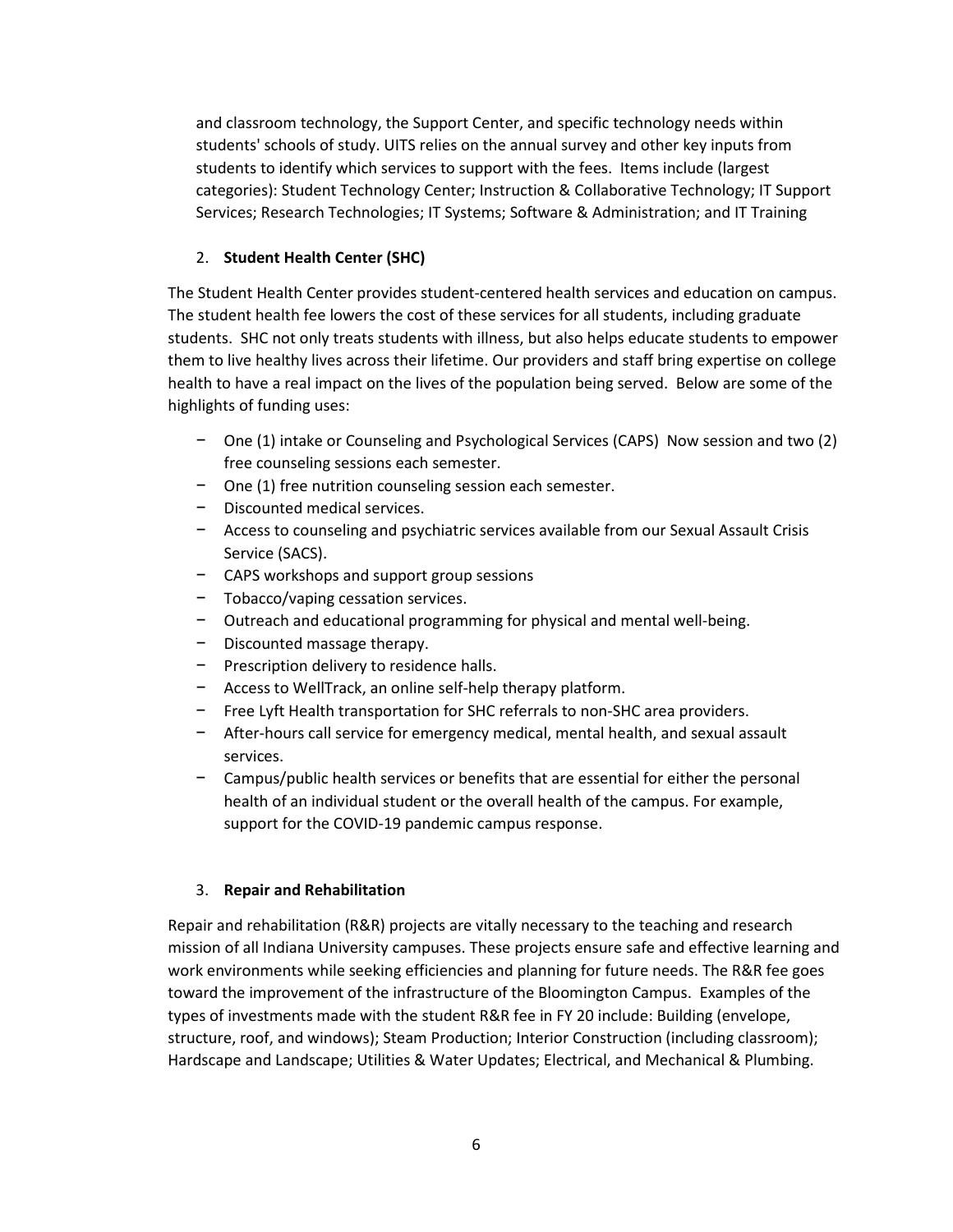#### 4. **Transportation**

The transportation fee provides 95% of the funding for the Campus Bus Service and related student-centered transportation on campus. The Campus Bus Service is linked to the City of Bloomington routes and provides transportation to get to and from class, labs, activities, and libraries. The fee covers operating costs and bus replacements. Diesel buses are typically \$500,000; electric buses are twice that cost.

Campus Bus provides efficient transportation for Bloomington campus students, faculty, and staff whether they commute or live in IU residential housing. Access to all Bloomington Transit routes is provided by a portion of the student transportation fee. Service is provided throughout the year and all days of the week. Students and families without personal vehicles rely on Campus Bus to get to classes, work, and groceries. Campus Bus provides safe transportation, especially late at night when students have evening classes or on campus jobs. This includes the Night Owl service that operates on weekends until 3am. Annual ridership is between 2-3 million rides, and the service is heavily used by students daily. Campus Bus operates shuttle services for student groups, alumni groups, academic groups, Auditorium events, and sporting events. Because the Campus Bus carries masses of people around campus, it reduces traffic congestion and the numbers of single occupancy vehicles.

### **5. Student Activity Fee**

The Student Activity Fee supports student life on campus through the following:

## • **Campus Recreational Sports**:

Campus recreational sports uses 100% of the student fee allocated to recreational sports for programs and services that directly benefit students. Student fees do not go to administrative costs or faculty/staff programs. Of the 38,597 students who are assessed mandatory fees, this commitment to diversity of options has resulted in 30,185 students (78%) participating in Campus Recreational Sports. This number results in 1.9 million uses per year. Clearly, the student fee provides the widest scope of opportunities and best value in town. As importantly, 50% of the funding returns to students through employment. Our hourly wage student employees represent 150 different academic majors on campus and constitute 96% of our staffing model.

## • **Student Legal Services:**

Student Legal Services provides high-quality, comprehensive legal services to the students at IU-Bloomington. Students who pay the fee receive individual legal advice and representation at no additional charge. The fee allocation allows Student Legal Services to devote time and resources to assist students in matters where the amount at issue may be substantial to the student client, but which would likely be cost-prohibitive for attorneys in private practice. Security deposit returns and other leasing disputes are good examples of cases that affect thousands of students every year, but which rarely rise to the high-dollar dispute levels to justify representation at market attorney fee rates. Student Legal Services can help students with the matters that affect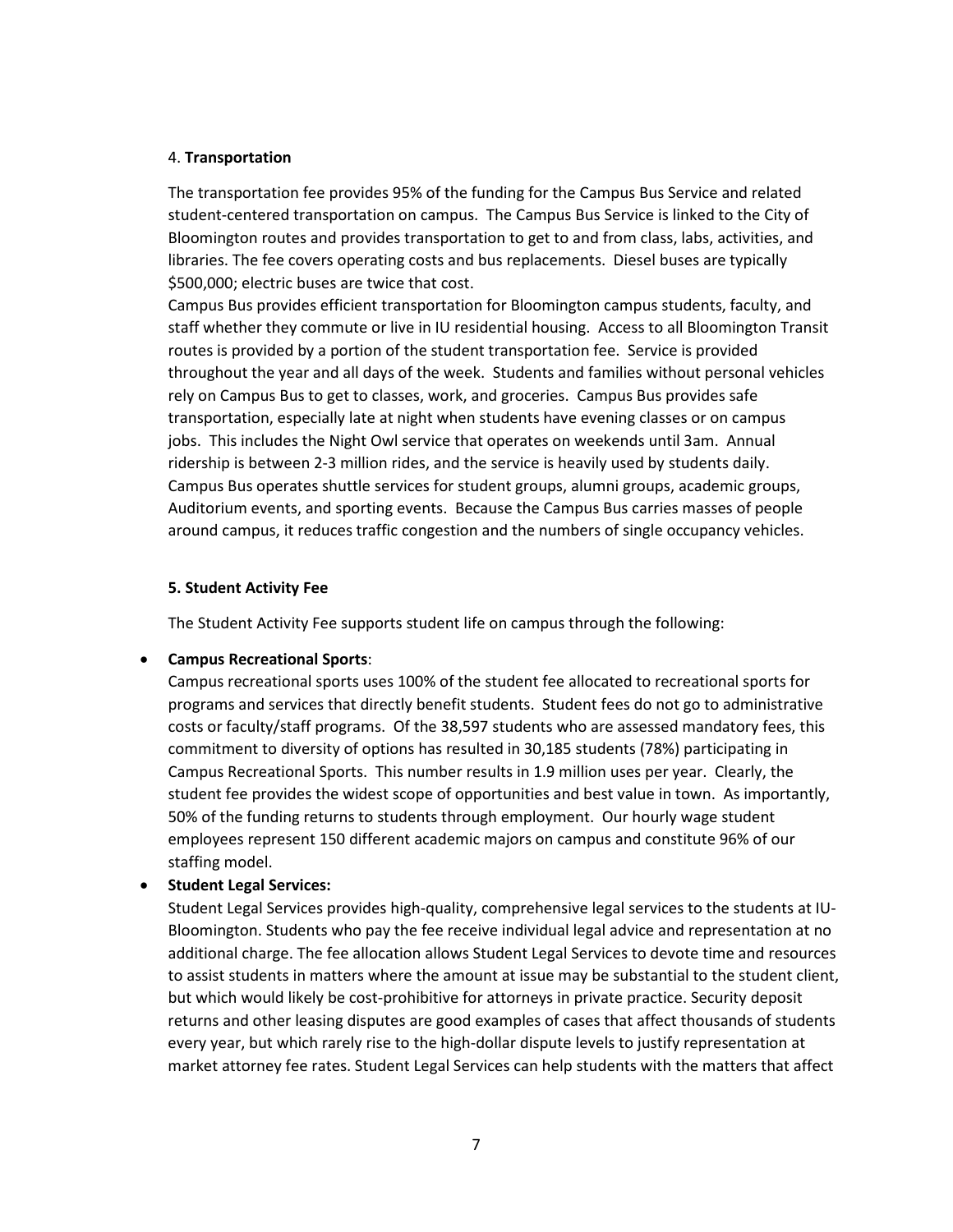them most, without worrying about billable hours, because of the fee funding it receives each semester.

## • **IU Auditorium**

The fee provides discounts for student tickets for programing (even online). Discount of up to 50% off tickets for students. IU Auditorium also provides several other ancillary programs for students including artist interactions, student organization event support, student volunteer and staff engagement, and leadership and career programs, most of which have continued over the last year.

# • **Culture of Care:**

The Culture of Care provides campus-wide programs and initiatives that focus on sexual wellbeing, drug and alcohol awareness, mental health, and respect. Many students struggle with a wide variety of concerns during their time in college. Culture of Care encompass the areas that can be particularly difficult for college students. Peer to peer education and support has been proven to be highly beneficial for teenagers and young adults. Having students run programs, hand out resources, and work to destigmatize the belief that asking for help is a sign of weakness, helps students feel more comfortable utilizing the resources that Indiana University offers.

## • **Indiana Memorial Union**

The fee covers cleaning and basic maintenance of the Student Involvement Tower. The Tower provides office, cubicle, and storage space for more than 50 student organizations, including many of the major campus-wide organizations, like IU Student Government, Union Board, IU Dance Marathon, Funding Board, and the Board of Aeons.

# • **Funding Board**

Provides funding that makes impactful student organization initiatives happen for all nonstudent fee funded student organizations (around 545) including support for student events, travel and professional development, and internal organizational needs. Student organizations assist in providing the co-curricular experience for students to participate in an organization, field, and/or charitable program that provides a social and learning experience as well as providing the campus community impactful programs and services. Student organizations often request funds for programs and events that are important campus experiences and traditions and need the support from Funding Board to continue.

## o **Student Government** (both IUSG and GPSG)

o The Graduate and Professional Student Organization (GPSG) is recognized as the official student government for the post-baccalaureate population at Indiana University, Bloomington. Each of the 10,150 graduate and professional students at IUB is a member of the organization, encouraged to participate in our many academic, social, and community-oriented events and initiatives. The Graduate and Professional Student Organization serves the graduate and professional students on the IU Bloomington campus in four core ways: Advocacy, Academic Support, Community Building, and Graduate Resources. GPSG strives, through its various programs and services, to provide opportunities for graduate and professional students to manage their professional lives effectively and efficiently during their time at Indiana University. Some of these support services are: Travel Awards; Research Award; Faculty Mentor Award; Yolanda Treviño Service Award.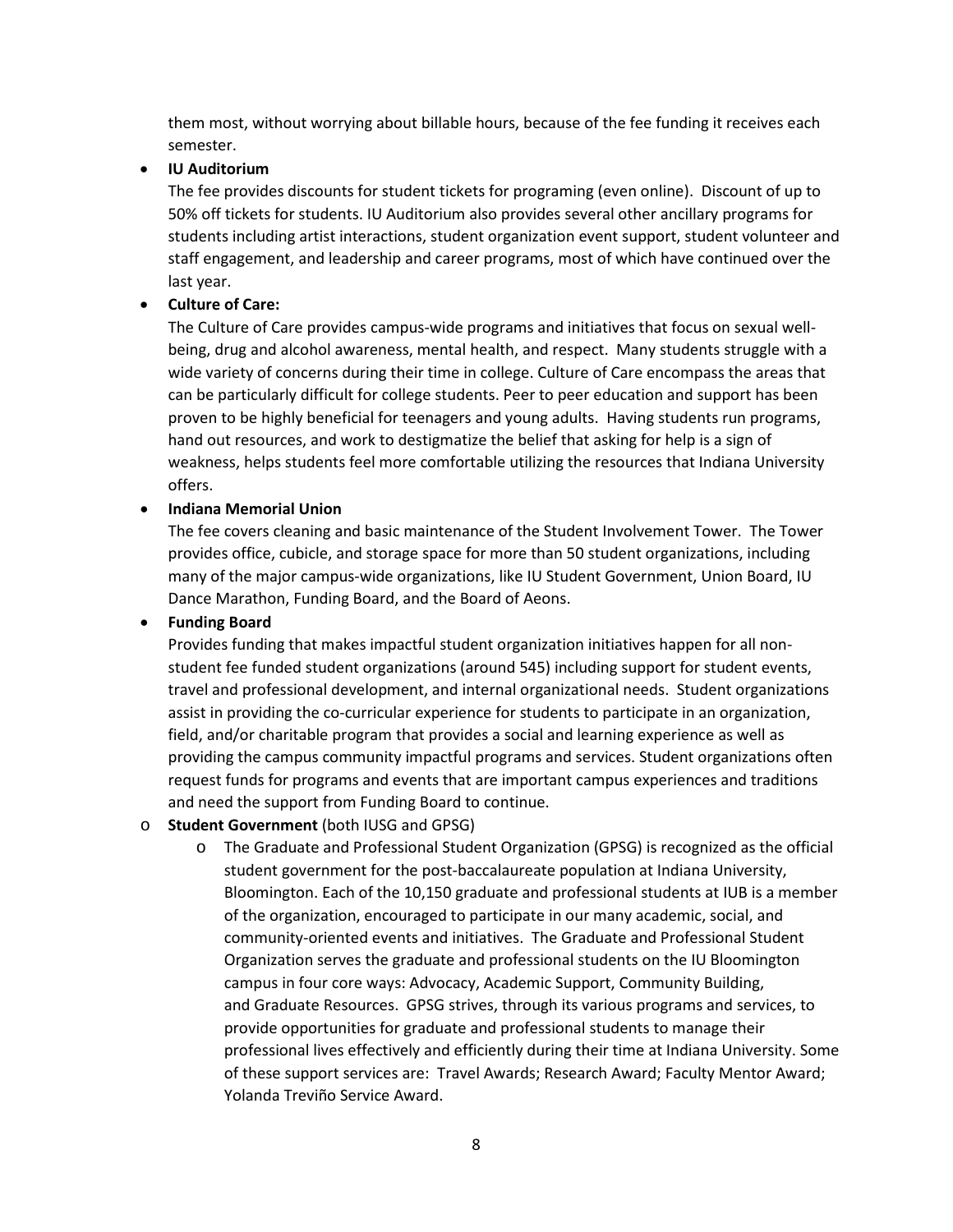- o IU Student Government uses its funding to support campus-wide initiatives that impact and support students. These initiates evolve each year to meet the needs of the campus community and serve immediate issues and concerns. This year, IU Student Government responded to the COVID-19 pandemic and the racial injustice pandemic. Initiatives are funded that support all students. IU Student Government serves as the voice of the student body to university leadership and the Bloomington Faculty Council and is committed to protecting student rights, enriching student life, and improving the Indiana University experience. This year, IU Student Government responded to COVID related needs by supporting Crimson Cupboard, the on-campus food pantry, to provide supplemental food, providing funding for the Emergency Meal Project during the summer, and supporting the Safer Sex Express, a contactless contraception delivery method. Funding has been used to support civic engagement and voting during the election this fall. The organization increased funding to outreach efforts to ensure they bring in a diverse membership and gather student input and voice in decision making. Funds were also used to support student leaders within the organization. Student leaders were awarded stipends to ensure all students, not just students financially able to participate in a voluntary organization, could participate.
- **WIUX** (Student radio)

WIUX has two stations, 99.1 FM WIUX-LP Bloomington and B-Side Internet Radio. 99.1FM is WIUX's low power FM station, which can be heard on the radio in Bloomington and worldwide on our website. B-Side is WIUX's online-only station and can be heard on our website as well. Both stations work to provide entertaining and timely programming to the student population and the Bloomington community. Our B-Side station continues to expand and has started to become more popular in terms of involvement interest. Radio shows on WIUX's stations range from rock music shows and all-vinyl programming to news, sports, and specialty talk shows, with everything in between.

#### • **Union Board**

Union Board helps provide the valuable co-curricular experience for all students that supports community building, building connections and friendships, learning across difference and exposure to new cultures and ideas, on-campus, and alcohol-free experiences, and share experiences that connect students to Indiana University. Provides support for student educational, social, and cultural programs and events for all IUB students ranging from large scale lectures and concerts, films, cultural dance, and performance events, late night experiences, a student-featured art gallery and creative arts magazine, etc.

#### 6. **International Fee**

International students, regardless of academic program, pay a special fee that supports international student services. Those services include the extensive advising and technical support that is required for our students and the university to comply with immigration laws and regulations, including the following:

- Interpreting and implementing U.S. laws, regulations, policies, and guidance.
- Complying with reporting requirements. The Department of Homeland Security maintains a web-based system called SEVIS (Student and Exchange Visitor Information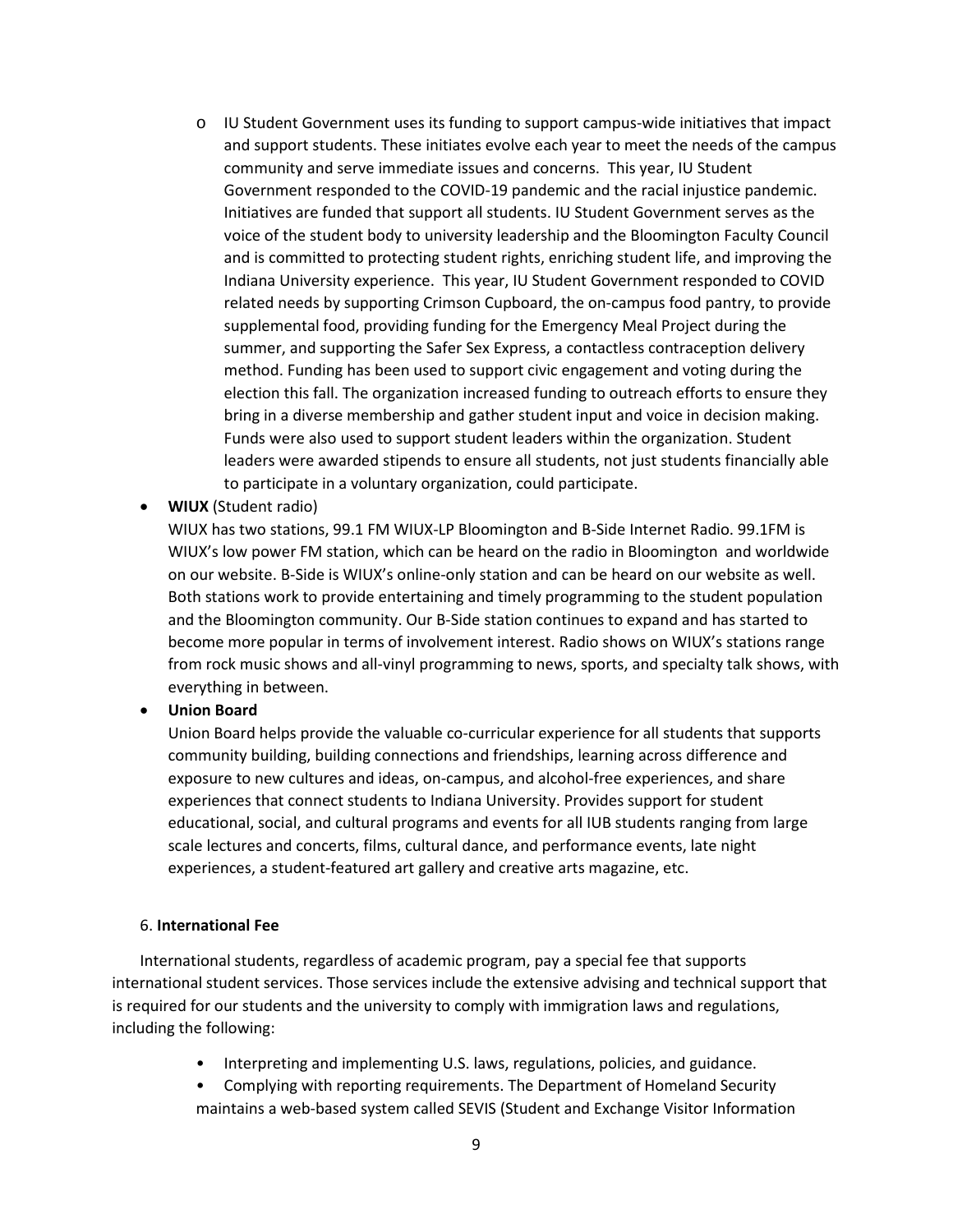System) that keeps records for all international students enrolled at U.S. colleges and universities. There are both ongoing and event-based reporting requirements, including but not limited to arrival on campus and check-in, enrollment, current address, education level, program and major field of study, number of courses and credits enrolled, practical training recommendations and authorization, travel authorization, and the like. The Office of International Services maintains an internal system that interfaces both with SEVIS and with other IU systems.

• Assisting all international students in complying with their obligation to remain in visa status. The requirements here are very detailed: e.g., a student cannot drop below a certain number of credit hours; can't switch program of study without advance approval; must complete their program of study within a specific timeframe, must obtain authorization to change from one degree program level to another or to transfer schools, etc. This requires both technical support (to ensure that the system described above automatically flags situations where a student might need to update their record) and extensive individual advising.

• Assisting international students seeking to establish eligibility for academic internships, post-degree extensions of their visas for employment purposes; authorization to work; etc. Again, this is all heavily regulated and so requires a lot of individual advising.

• Individual case-work in the event that a student runs into an issue such as denial of an employment benefit or visa denial (e.g., working with contacts at U.S. consular posts overseas to determine why an application was denied, address the issue, etc.).

• Communications regarding all of the foregoing (including on website, through regular webinars, information sessions with academic units, etc.).

• Local, state, and national advocacy for our international students regarding all of the foregoing (for instance, ensuring that campus academic units take the particular situation of international students into account, and that representatives in the Department of Homeland Security, as well as the Indiana congressional delegation, understand the unique issues and concerns facing international students).

#### **IV. GWC Claims**

With these factual predicates in place, let me turn to the GWC's arguments.

#### • **Living Wage**

The GWC argues that their stipends do not provide for a living wage. There are three difficulties with this argument. First, stipends do not account for all the monetary support that SAAs receive. Second, living wage calculators suggest that the GWC is incorrect, even on its own terms. Third, the entire concept of a living wage is difficult to apply to people who are working, at most, 15-20 hours each week. However, translating the total compensation graduate students receive to an hourly wage with the help of a well-respected living wage calculator demonstrates that the GWC's claim is wrong.

#### o **What is a "living wage"?**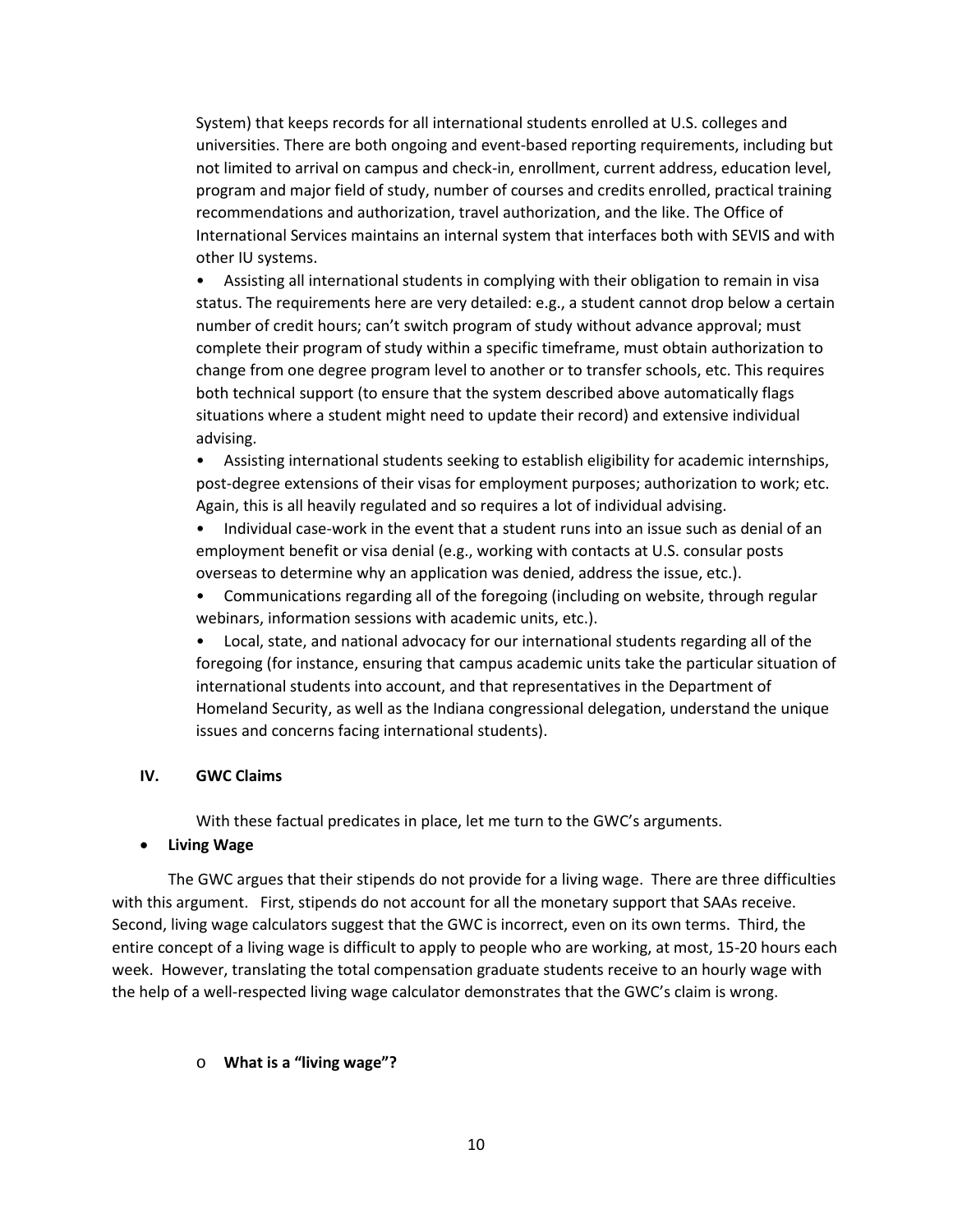As the New York Times notes, "The term 'living wage' gets thrown around enough by politicians and advocacy groups that the definition can get muddy."<sup>[7](#page-10-0)</sup> It needs to be distinguished from the federal [poverty guidelines,](https://www.federalregister.gov/documents/2020/01/17/2020-00858/annual-update-of-the-hhs-poverty-guidelines)<sup>[8](#page-10-1)</sup> on the one hand, and from the concept of a Universal Basic Income<sup>[9](#page-10-2)</sup>, on the other, neither of which are connected to work. The concept of a living wage, by contrast, focuses instead on the amount that a person working a standard 40-hour week would need to provide for basic needs. Living wage discussions often intersect with minimum wage discussions, as both are tied to the sensible idea that those working full-time should be able to meet their basic needs.

For PhD SAAs, total monetary awards----the dollars that student is using to live on---include both stipends and grants and fellowships. So let's look at the living wage argument in both ways: as a function of the "wage" part of their compensation, and as a function of the total awards they receive.

Returning to the New York Times article: "In 2004, Amy Glasmeier, now a professor of economic geography and regional planning at the Massachusetts Institute of Technology, developed [the Living](http://livingwage.mit.edu/)  [Wage Calculator.](http://livingwage.mit.edu/) This tool uses more specific data to gauge the basic needs of American families. It estimates the cost of food, child care, health care (both insurance premiums and typical health care costs), housing, transportation and other necessities." Importantly, it also translates a living wage for a particular location to an hourly wage, which allows us to think about a living wage in the context of parttime employees.

### o **Do PhD SAAs earn a living wage?**

Yes, they do. According to the MIT Living Wage Calculator, a "living wage" in Monroe County, [Indiana](https://livingwage.mit.edu/counties/18105) for a single adult is \$14.44/hour. PhD SAAs on .5 appointment commit to work 15-20 hours each week for two sixteen-week semesters. Using 20 hours/week as the standard, PhD SAAs work 640 hours/year. Using the MIT calculator number of \$14.44, SAAs would be receiving a living wage if they received \$9241 annually for half-time work. No SAAs receive stipends that low. Students receiving a stipend of \$18,000/year would be earning \$30/hour. Using the 640 hours/year figure, it is easy to calculate that there are no SAA PhD students receiving below a "living wage" *for the work they do*. This is true even if we assume that all of the SAAs are required to pay the full amount of mandatory fees for six credits or more of \$703.19. We could make an even more generous assumption about the work required of SAAs by assuming that they are working at the 20 hour/week rate for 10 full months, for a total of 800 hours. That would yield a living wage calculation of \$11,552. Again, no school offers stipends that low for PhDs.

And of course, as the table above demonstrates, SAAs typically receive far *more* in non-tuition remission funding than would be necessary to qualify for a living wage in Monroe County. Even the lowest school combined funding average of \$17,120 is \$28.53/hour.

<span id="page-10-0"></span> <sup>7</sup> Eric Ravenscraft, ["What a 'Living Wage' Actually Means,"](https://www.nytimes.com/2019/06/05/smarter-living/what-a-living-wage-actually-means.html) New York Times, June 5, 2019.

<span id="page-10-2"></span><span id="page-10-1"></span><sup>&</sup>lt;sup>8</sup> The most recent (2021) *poverty guideline* [f](https://www.federalregister.gov/documents/2021/02/01/2021-01969/annual-update-of-the-hhs-poverty-guidelines)or a single person is \$12,880/year.<br><sup>9</sup> The concept of a "universal basic income," advocated by Andrew Yang in the last presidential campaign, would have the federal government provide a set base income for all individuals. See Maura Francese and Delphine Prady, "Universal Basic Income," (International Monetary Fund Working Paper 2018) for heterogeneous definitions of the UBI.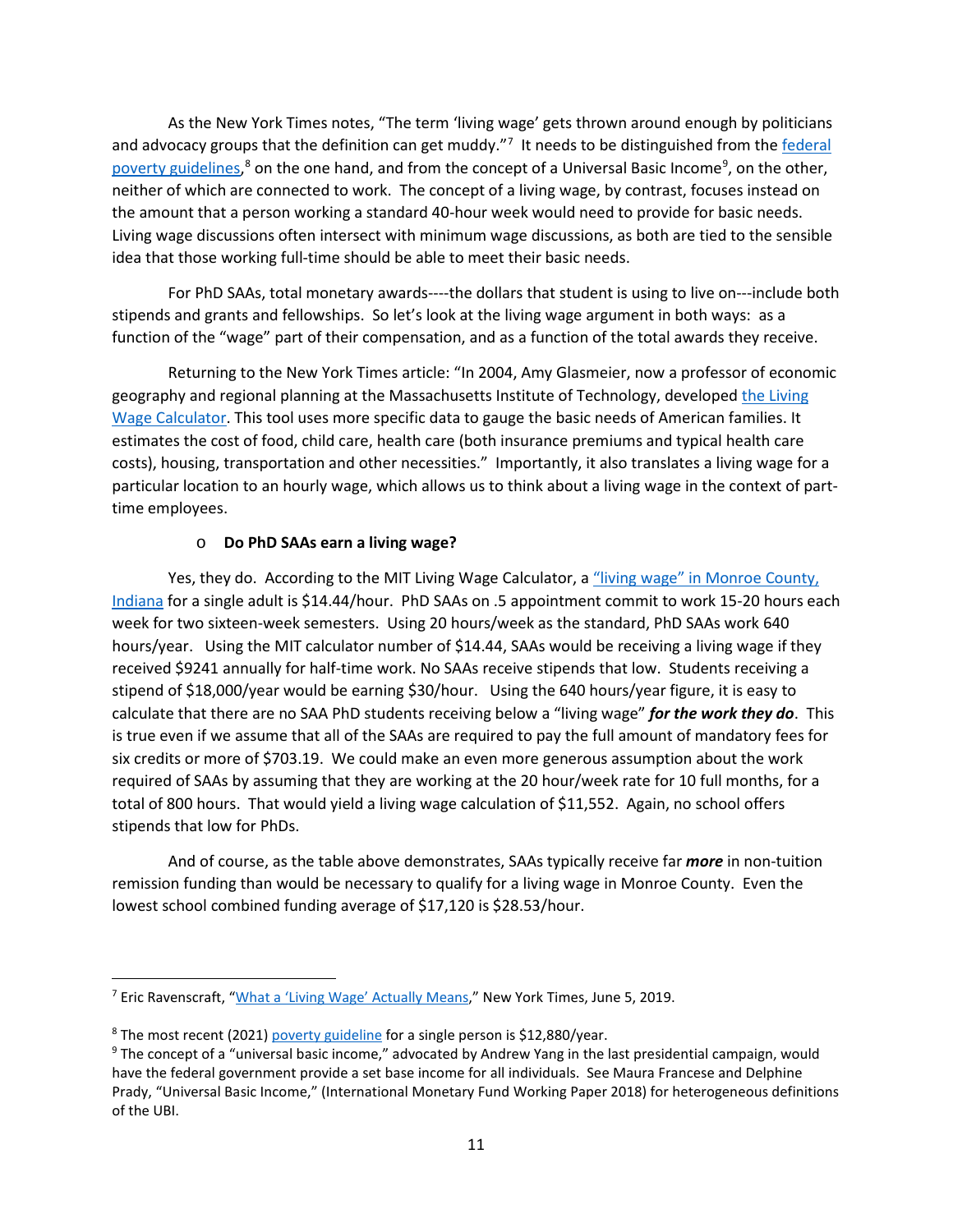While GWC consistently ties its claims to its members' status as graduate workers, it is likely to object at this point that this analysis is not what it meant. The same MIT living wage calculator I used show[s typical expenses in Monroe County](https://livingwage.mit.edu/counties/18105) require \$25,611 annually in after-tax income (although it assumes over \$2000 in medical expenses, including the cost of health insurance, and SAAs receive health insurance as part of their packages). So what might GWC mean instead?

It could be advancing a claim that PhD students should receive total funding equal to the amount of the cost of living in Monroe County----in effect, that their PhD programs should be free. It would be strange to tie that claim simply to their status as part-time workers, thereby suggesting that half-time work should be compensated at full-time wages (although maybe that is what GWC is advancing). In any event, I am sympathetic. It would be wonderful to fund all PhD students so that they needed to rely on no other funding sources at all during their PhD program.

Let's see how far off we actually are, though. SAAs receive full tuition remission, worth anywhere from \$19,200-34,900 annually. IUB calculates estimated academic year non-tuition and fee [cost of attendance](https://studentcentral.indiana.edu/pay-for-college/cost-of-iu/estimated-cost.html) for graduate students at \$21,772. Let's include those mandatory fees, which brings the total to \$22,475. By this measure, the lowest average SAA funding package would require a student to find around \$5,355 in additional funding annually; the highest more than covers the full cost of attendance.

Or we could come at this question from a different direction. The MIT Living Wage calculator estimates that [a single person in Monroe County](https://livingwage.mit.edu/counties/18105) needs \$25,611 in after-tax income to meet typical expenses. By this measure, the lowest average PhD SAA would be required to fund \$8491 in living expenses annually; the highest average SAA would still be covered.<sup>[10](#page-11-0)</sup>

In other words, a student with no other income could still get a PhD with a relatively modest amount of debt, particularly assuming the return on investment that was demonstrated in section one.

Finally, GWC might object that not all graduate students are single and some are parents, and I would agree. I would have fit that description myself as a graduate student. But IUB's obligation is to the student, not the student's family.

# o **Should SAAs be exempt from mandatory fees? Should international students be exempt from the international fee?**

As noted above, mandatory fees, paid by all students, fund critical student-facing common goods, infrastructure, and services. They are like the taxes we pay as citizens to support our public schools and roads. GWC makes two arguments with respect to these fees. First, it argues that the fees are a "pay to work" requirement. This is inaccurate. The fees are a function of student status, and would be owed whether or not the students had academic appointments, as a condition of enrollment. Second, GWC argues that because SAAs are employed part-time by the university, they should be exempt from the mandatory fees, because paying fees means that their actual funding is reduced by the amount of the fees.

<span id="page-11-0"></span><sup>&</sup>lt;sup>10</sup> I am assuming here that if an SAAs only income came from stipends and fellowships, and the student takes a standard single-filer exemption, that student's tax burden would be minimal. See [IRS Tax Brackets.](https://taxfoundation.org/2021-tax-brackets/#brackets)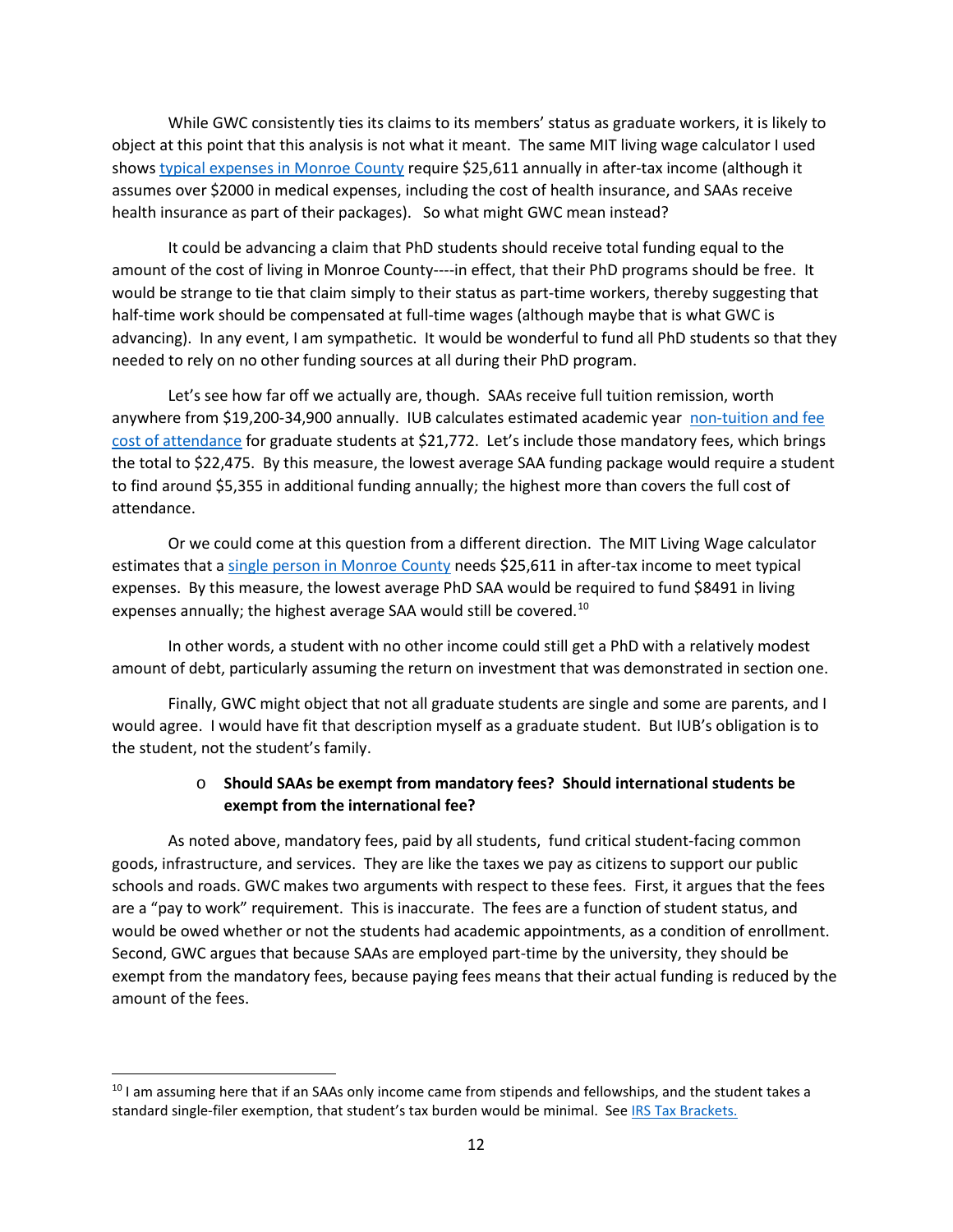But student academic appointees are also (and frankly, foremost) students**.** As students, they receive the same benefits from these fees as all of their colleagues. The GWC argument is, in effect, that SAAs should receive the benefits of these services but be able to shift the cost of the services to all other students. How exactly is that fair?

The same is true for the international student fee. We are delighted to host international students at IUB, and we value their participation in our classrooms and programs. International students require quite a bit of special support, listed in section III above, that is specific to the regulatory schemes under which their visas are issued. Particularly during the last presidential administration, when it appeared that there was a new threat to international students every month, the Office of International Students has been enormously taxed to provide the support that international students have a right to expect, and relies on the fee to provide that support. International students come to the United States under visa regulations that require that they have the [means to support themselves](https://ois.iu.edu/admissions/cost-finances/tuition-fees.html) for their course of study. The costs for providing these services will not go away if international SAAs do not pay the fee. Rather, those costs will shift to a smaller pool of non-SAA international students or to domestic students. Again, I do not see how this is fair. The international students who pay the fees all use the services.

As is true with any kind of tax in support of a common good or infrastructure, taxpayers---or in this case, fee-payers---can and do complain about either the overall amount, or about whether they should have to pay for individual services that they don't feel they use. Those complaints are certainly valid exercises in political participation, and they may even be correct, but they are not specific to SAAs. And there are processes to address these concerns. For instance, students serve on the Committee for Fee Review (CFR) that makes recommendations about the use of student fees.<sup>[11](#page-12-0)</sup>

## o **Finally, has IUB ignored graduate SAA funding in the period since the College Report was issued?**

No.

In May 2019, the College of Arts and Sciences Task Force on Graduate Student Funding issued a report concluding that the College's stipends were not competitive with other Big 10 institutions, and that they provided inadequate funding to attract and support graduate students. The GWC claims that since that report, IUB has done next to nothing to address the concerns it raised.

This is simply inaccurate. In 2019, as Provost, I committed \$1.8 million in base funding to the College for graduate student support. Part of this funding was used last year to eliminate an average of \$1200 in annual College-based fees for all graduate students. This provided an increase in effective compensation of 8% for graduate students currently receiving the minimum base stipend in the College. The College has also worked individually with most of its departments to ensure that appropriate IIU Foundation fellowship funds are allocated to graduate student compensation and to systematically move departments to a minimum stipend of \$18,000. There are only 16 of 42 College departments and

<span id="page-12-0"></span> $11$  Let me note here that one of the GWC participants in the CFR resigned under protest because the student chairs of that committee decided to impose a non-disclosure agreement on committee members. The CFR has always been a transparent body. While I understand the instinct to want to have confidential discussions, I do not think the use of an NDA is appropriate in this setting.